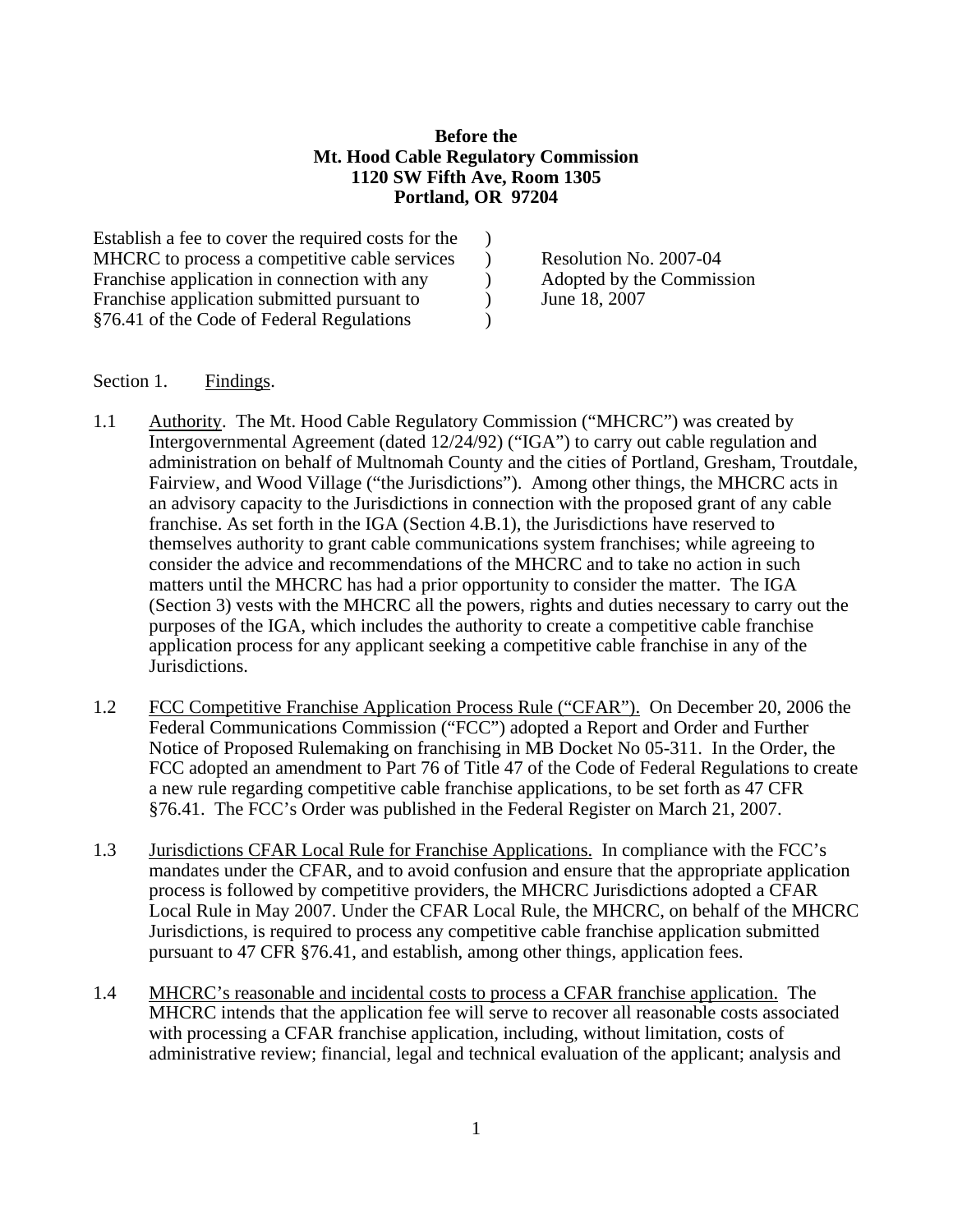negotiation of applicant's proposed franchise terms; notice and publication requirements of the MHCRC for public hearings and meetings; and documentation preparation expenses.

## Now, therefore, the Commission resolves:

## Section 2.

- 2.1 The MHCRC adopts an initial \$5,000 deposit, with additional deposits in increments of \$5,000 as these deposits are depleted, to reimburse the MHCRC's costs related to processing a CFAR Franchise Application.
	- A. The MHCRC shall review only those CFAR Franchise Applications that include the initial \$5,000 application deposit.
	- B. The MHCRC will shall document staff wages, benefits, overhead expenses, goods, services and other reasonable costs related to processing the CFAR franchise application. The MHCRC shall provide written documentation of the MHCRC's costs to the Applicant on a monthly basis.
	- C. If the documented costs exceed the initial \$5,000 deposit, the MHCRC will notify the Applicant and the Applicant, within 30 days of the notice, shall submit additional deposits in \$5,000 increments.
	- D. If the MHCRC does not received additional deposits within 30 days of the notice, the time period set forth in 47 C.F.R. §76.41(d) shall be tolled from the due date of the deposit until the date it is received by the MHCRC.
	- E. If the MHCRC's total costs are less than the total amount deposited by the Applicant, the excess shall be refunded to the Applicant within 45 days of concluding the CFAR Franchise Application process.
- 2.2 Upon request of the CFAR Franchise Applicant, the MHCRC may reduce or waive the application deposit. In evaluating such a request, the MHCRC will consider the following factors: (1) the size of the proposed franchise area; (2) the number of potential subscribers in the proposed franchise area; (3) the financial hardship to the CFAR Franchise Applicant (including any parent corporation or affiliate); and (4) other information relevant to the cost of processing the application and/or the CFAR Franchise Applicant's ability to pay the deposit.
- 2.3 The MHCRC's CFAR Franchise Application deposit is in addition to any franchise application fees adopted by the Jurisdictions, and is not in place of any Jurisdictional fees or charges.
- 2.4 Notwithstanding the CFAR Local Rule, any competitive cable services franchise applicant may elect to submit a cable franchise application to the MHCRC and/or engage in cable franchise negotiations without regard to the application of the FCC CFAR. In such cases, on behalf of the Jurisdictions, the MHCRC is authorized to negotiate the terms of a competitive cable franchise for recommendation to and consideration by the Jurisdictions without regard to 47 CFR §76.41 and the CFAR Local Rule, and therefore, without payment of the CFAR Franchise Application deposit. Agreement by any applicant to negotiate a franchise without regard to 47 CFR §76.41 and the CFAR Local Rule shall not be deemed by the MHCRC to